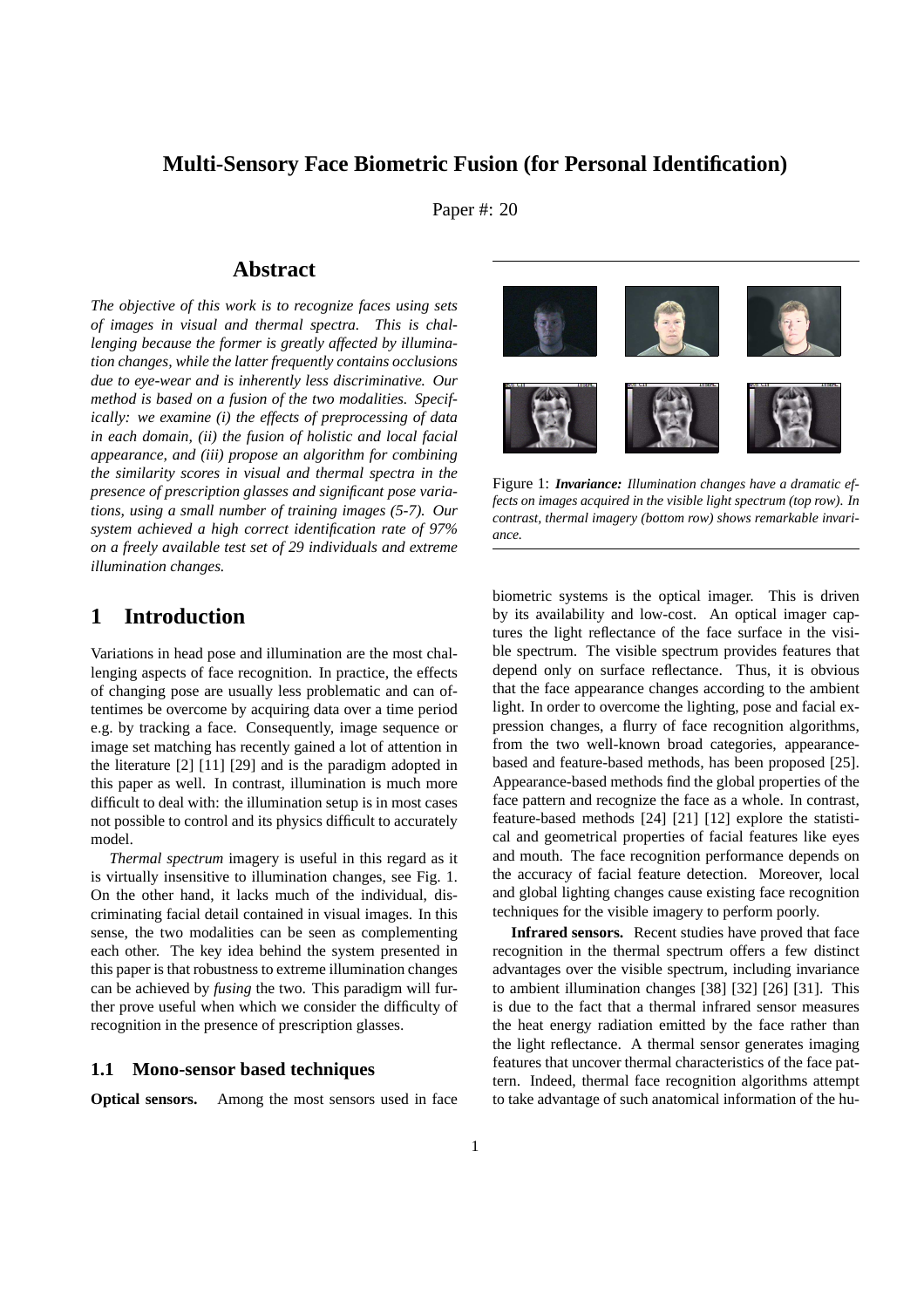man face as unique signatures.

Appearance-based face recognition algorithms applied to thermal IR imaging consistently performed better than when applied to visible imagery, under various lighting conditions and facial expressions [22] [30] [32] [28]. Further performance improvements were achieved using decisionbased fusion [32]. In contrast to other techniques, Srivastana *et al.* [33], performed face recognition in the space of Bessel function parameters. First, they decompose each infrared face image using Gabor filters. Then, they represent the face by a few parameters by modeling the marginal density of the Gabor filter coefficients using Bessel functions. This approach has been improved by Buddharaju *et al.* [8]. Recently, Friedrich *et al.* [17] shown that IR-based recognition is less sensitive to changes in 3D head pose and facial expression.

### **1.2 Multi-sensor based techniques**

As the surface of the face and its temperature have nothing in common, one would state that the extracted cues from both sensors are not redundant and yet complementary. Several attempts have been made in face recognition based on the fusion of different types of data from multiple sensors. Face recognition algorithms based on the fusion of visible and thermal IR images demonstrated higher performance than individual image types [7] [27] [10] [18]. Biometric systems that integrate face and speech signals [4], the face and fingerprint information [20], and the face and the ear images [9] improved the accuracy in personal identification.

Recently, Heo *et al.* [19] proposed two types of visible and thermal fusion technique, the first fuses low-level data while the second fuses matching outputs. Data fusion was implemented by applying pixel-based weighted averaging of co-registered visual and thermal images. Decision fusion was implemented by combining the matching scores of individual recognition modules. To deal with occlusions caused by eyeglasses in thermal imagery, they used a simple ellipse fitting technique to detect the circle-like eyeglass regions in the IR image and replaced them with an average eye template. Using a commercial face recognition system, FaceIt, they demonstrated improvements in recognition accuracy.

# **2 Method Details**

In the sections that follow we explain our system in detail, the main components of which are conceptually depicted in Fig. 2.

### **2.1 Matching image sets**

In this paper we deal with face recognition from *sets* of images, both in the visual and thermal spectrum. We will show how to achieve illumination invariance using a combination of simple data preprocessing  $(\S2.2)$ , local features  $(\S2.3)$ and modality fusion (see  $\S$ 2.4). Hence, the requirements for the basic set-matching are that of (i) some pose generalization and (ii) robustness to noise. We compare two image sets by modelling the variations within a set using a linear subspace and comparing two subspaces by finding the most similar modes of variation within them.

The modelling step is a simple application of Principal Component Analysis (PCA) without mean subtraction. In other words, given a data matrix d (each column representing a rasterized image), the subspace is spanned by the eigenvectors of the matrix  $\mathbf{C} = \mathbf{d} \mathbf{d}^T$  corresponding to the largest eigenvalues; we used 5D subspaces.

The similarity of two subspaces  $U_1$  and  $U_2$  is quantified by the cosine of the smallest angle between two vectors confined to them:

$$
\rho = \cos \theta = \max_{\mathbf{u} \in U_1} \max_{\mathbf{v} \in U_2} \mathbf{u}^T \mathbf{v}.
$$
 (1)

The quantity  $\rho$  is also known as the first canonical correlation. It is this implicit "search" over entire subspaces that achieves linear pose interpolation and extrapolation, by finding the most similar appearances described by the two sets. The robustness of canonical correlations to noise is well detailed in [6].

Further appeal of comparing two subspaces in this manner is contained in its computational efficiency. If  $B_1$  and  $B<sub>2</sub>$  are the corresponding orthonormal basis matrices, the computation of  $\rho$  can be rapidly performed by finding the largest singular value of the  $5 \times 5$  matrix  $\mathbf{B}_1^T \mathbf{B}_2$  [6].

### **2.2 Data preprocessing & feature extraction**

The first stage of our system involves coarse normalization of pose and brightness. We register all faces, both in the visual and thermal domain, to have the salient facial features aligned. Specifically, we align the eyes and the mouth due to the ease of detection of these features (e.g. see [3] [5] [13] [16] and [35]). The 3 point correspondences, between the detected and the canonical features' locations, uniquely define an affine transformation which is applied to the original image. Faces are then cropped to  $80 \times 80$  pixels, as shown in Fig. 3.

Coarse brightness normalization is performed by bandpass filtering the images. The aim is to reduce the amount of high-frequency noise as well as extrinsic appearance variations confined to a low-frequency band containing little discriminating information. Most obviously, in visual imagery, the latter are caused by illumination changes [1].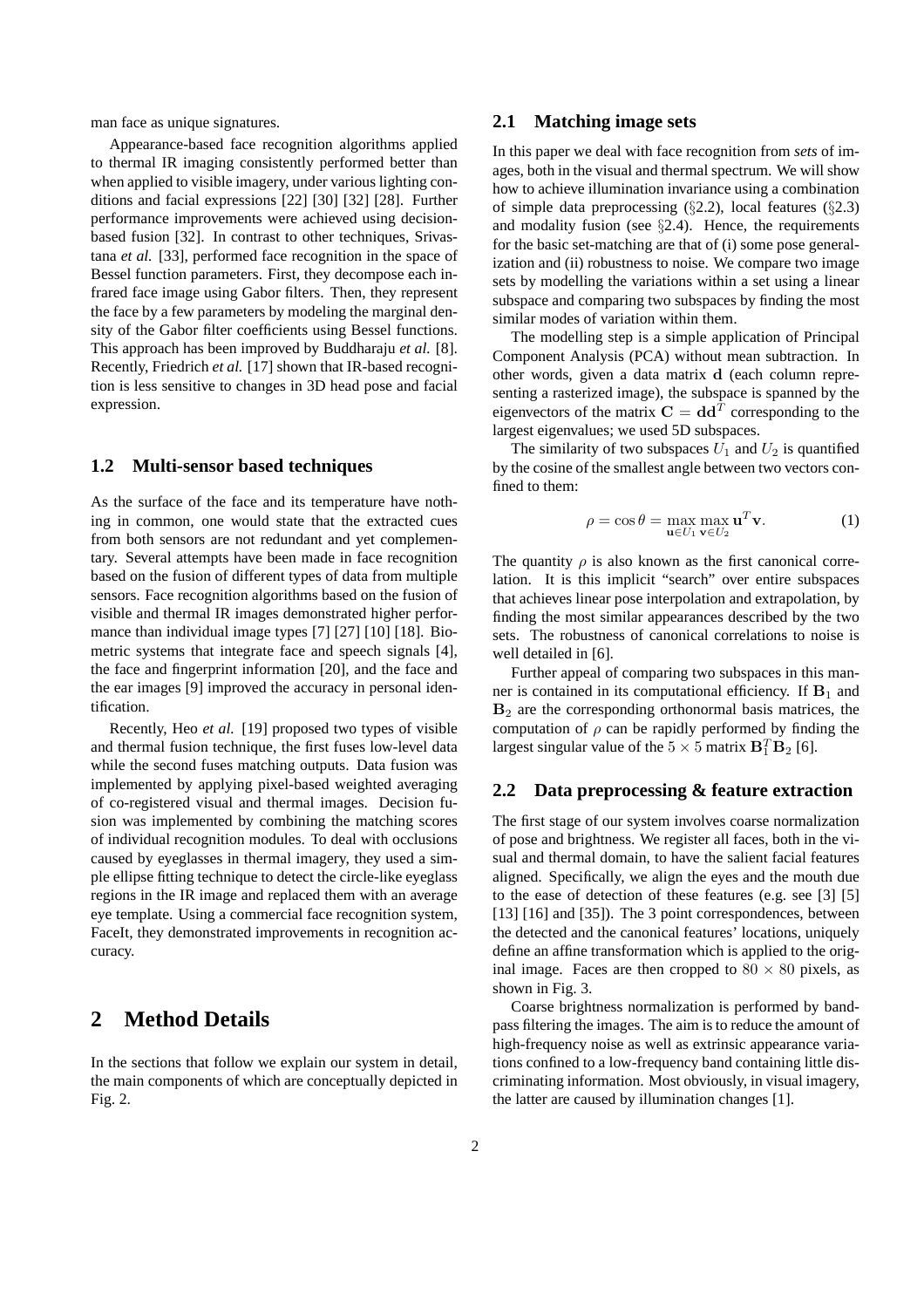

Figure 2: *System overview: Our system consists of three main modules performing (i) data preprocessing and registration, (ii) glasses detection and (iii) fusion of holistic and local face representations using visual and thermal modalities.*



Figure 3: *Registration: Shown is the original image in the visual spectrum with detected facial features marked by yellow circles (left), the result of affine warping the image to the canonical frame (centre) and the final registered and cropped facial image.*

We consider the following type of a band-pass filter:

$$
\mathbf{I}_F = \mathbf{I} * \mathbf{G}_{\sigma = W_1} - \mathbf{I} * \mathbf{G}_{\sigma = W_2},\tag{2}
$$

which has two parameters - the widths  $W_1$  and  $W_2$  of isotropic Gaussian kernels. These are estimated from a small training corpus of individuals in different illuminations. Fig. 4 shows the recognition rate across the corpus as the values of the two parameters are varied. The optimal

values were found to be 2.3 and 6.2 for visual data; the optimal filter for thermal data was found to be a *low-pass* filter with  $W_2 = 2.8$  (i.e.  $W_1$  was found to be very large). Examples are shown in Fig. 5. It is important to note from Fig. 4 that the recognition rate varied smoothly with changes in kernel widths, showing that the method is not very sensitive to their exact values, which is suggestive of good generalization to unseen data.

The result of filtering visual data is further scaled by a smooth version of the original image:

$$
\hat{\mathbf{I}}_F(x,y) = \mathbf{I}_F(x,y) \cdot / (\mathbf{I} \ast \mathbf{G}_{\sigma=W_2}),\tag{3}
$$

where ./ represents element-wise division. The purpose of local scaling is to equalize edge strengths in dark (weak edges) and bright (strong edges) regions of the face; this is similar to the Self Quotient Image of Wang *et al.* [37]. This step further improves the robustness of the representation to illumination changes, see §3.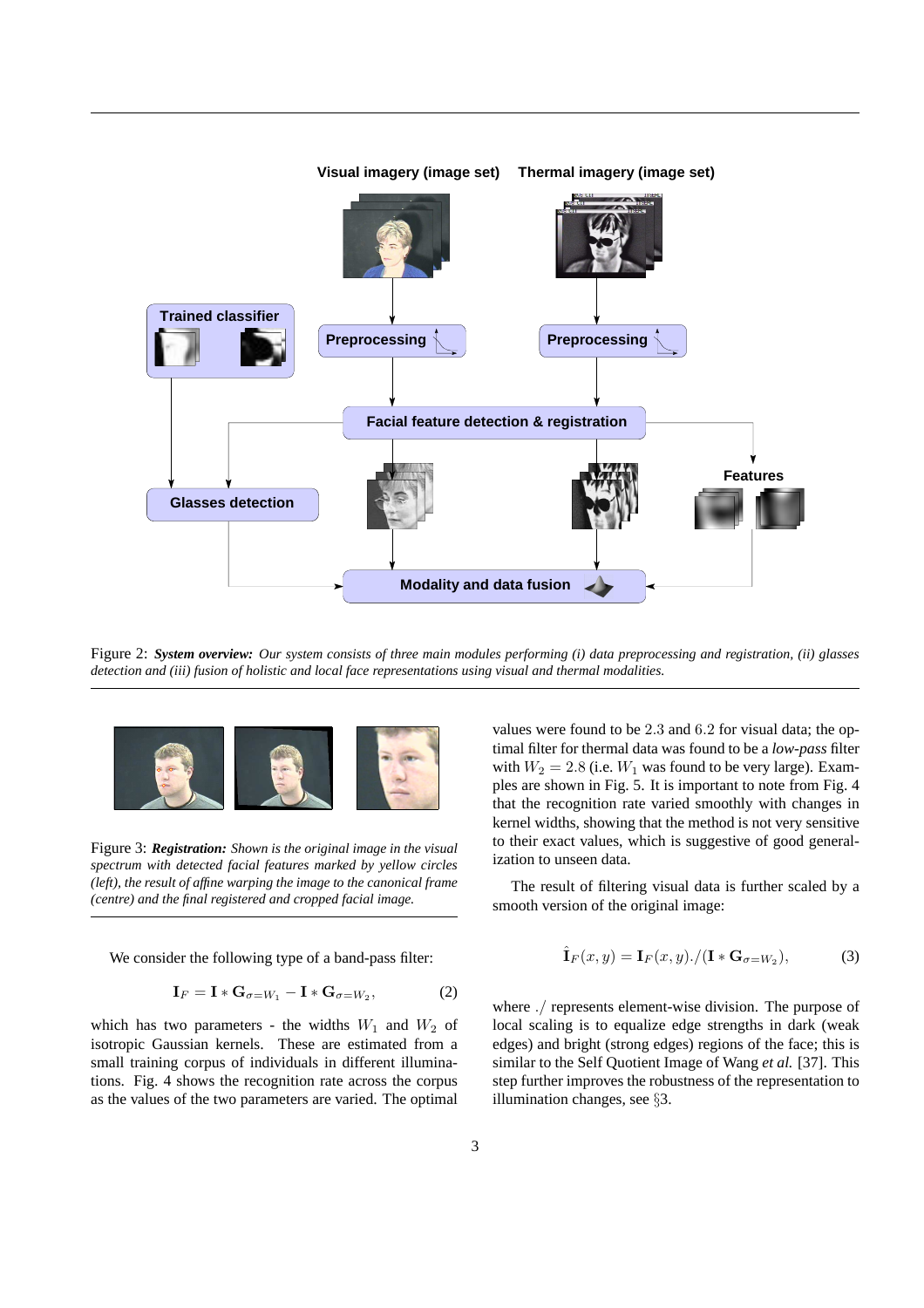

Figure 4: *Band-pass filter: The optimal combination of the lower and upper band-pass filter thresholds is estimated from a small training corpus. The plots show the recognition rate using a single modality, (a) visual and (b) thermal, as a function of the widths*  $W_1$  *and*  $W_2$  *of the two Gaussian kernels in* (2)*. It is interesting to note that the optimal band-pass filter for the visual spectrum passes a rather narrow, mid-frequency band, whereas the optimal filter for the thermal spectrum is in fact a* low-pass *filter.*





Figure 6: *Features: In both the visual and the thermal spectrum our algorithm combines the similarities obtained by matching the holistic face appearance and the appearance of three salient local features - the eyes and the mouth.*

criminative regions, by extracting rectangular patches centred at the detections, see Fig. 6. The overall similarity score is obtained by weighted summation:

$$
\rho_{v/t} = \omega_h \cdot \rho_h + \omega_m \cdot \rho_m + (1 - \omega_h - \omega_m) \cdot \rho_e, \quad (4)
$$

where  $\rho_m$ ,  $\rho_e$  and  $\rho_h$  are the scores of separately matching, respectively, the mouth, the eyes and the entire face regions, and  $\omega_h$  and  $\omega_m$  the weighting constants.

The optimal values of the weights were estimated from the offline training corpus. For the visual spectrum we obtained  $\omega_e = 0.3$ , while the mouth region was found not to improve recognition (i.e.  $\omega_m = 0.0$ ). The relative magnitudes of the weights were found to be different in the ther-

Figure 5: *Preprocessing: The effects of the optimal band-pass filters on registered and cropped faces in (a) visual and (b) thermal spectra.*

### **2.3 Single modality-based recognition**

We compute the similarity of two individuals using only a single modality (visual or thermal) by combining the holistic face representation described in §2.2 and a representation based on local image patches. These have been shown to benefit recognition in the presence of large pose changes [29].

As before, we use the eyes and the mouth as the most dis-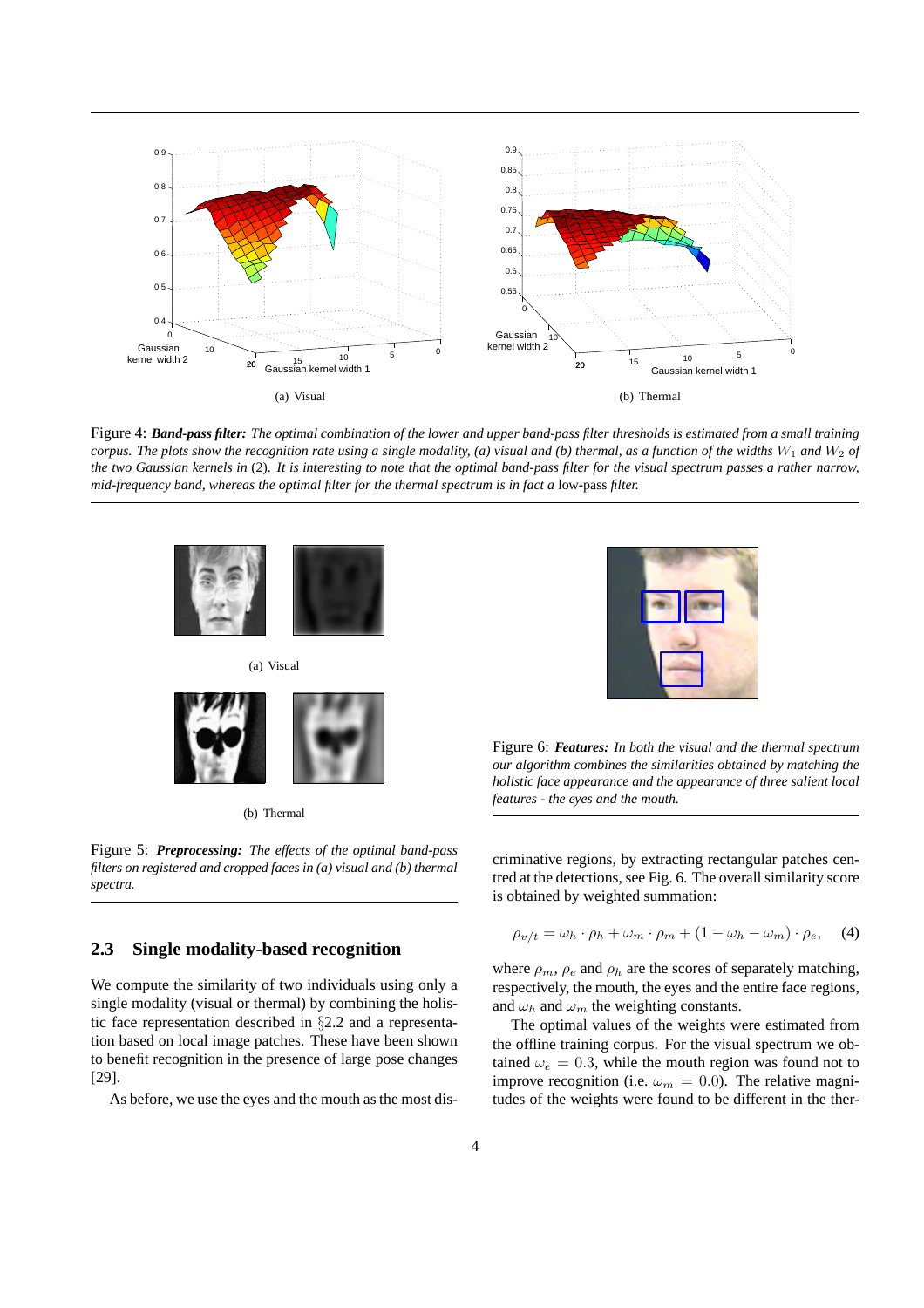mal spectrum, both the eye and the mouth region contributing equally to the overall score:  $\omega_m = 0.1$ ,  $\omega_h = 0.8$ .

### **2.4 Fusing modalities**

Until now we have focused on deriving a similarity score between two individuals given sets of images in either thermal or visual spectrum. A combination of holistic and local features was employed in the computation of both. However, the greatest power of our system comes from the fusion of the two modalities.

Given  $\rho_v$  and  $\rho_t$ , the similarity scores corresponding to visual and thermal data, we compute the joint similarity as:

$$
\rho_f = \omega_v(\rho_v) \cdot \rho_v + (1 - \omega_v(\rho_v)) \cdot \rho_t. \tag{5}
$$

Notice that the weighting factors are no longer constants, but *functions*. The key idea is that if the visual spectrum match is very good (i.e.  $\rho_n$  is close to 1.0), we can be confident that illumination difference between the two images sets compared is mild and well compensated for by the visual spectrum preprocessing of §2.2. In this case, visual spectrum should be given relatively more weight than when the match is bad and the illumination change is likely more drastic.

The function  $\omega_v \equiv \omega_v(\rho_v)$  is estimated in three stages: first (i) we estimate  $\hat{p}(\omega_v, \rho_v)$ , the probability that  $\omega_v$  is the optimal weighting given the estimated similarity  $\rho_v$ , then (ii) compute  $\omega(\rho_v)$  in the maximum a posteriori sense and finally (iii) make an analytic fit to the obtained marginal distribution. Step (i) is challenging and we describe it next.

**Iterative density estimate.** The principal difficulty of estimating  $\hat{p}(\omega_v, \rho_v)$  is of practical nature: in order to obtain an accurate estimate (i.e. a well-sampled distribution), a prohibitively large training database is needed. Instead, we employ a heuristic alternative. Much like before, the estimation is performed using the offline training corpus.

Our algorithm is based on an iterative incremental update of the density, initialized as uniform over the domain  $\omega, \rho \in [0, 1]$ . We iteratively simulate matching of an unknown person against a set gallery individuals. In each iteration of the algorithm, these are randomly drawn from the offline training database. Since the ground truth identities of all persons in the offline database is known, for each  $\omega = k\Delta\omega$  we can compute the separation i.e. the difference between the similarities of the test set and the set corresponding to it in identity, and that between the test set and the most similar set that does *not* correspond to it in identity. Density  $\hat{p}(\omega, \rho)$  is then incremented at each  $(k\Delta\omega, \rho^{p,p})$ proportionally to  $\delta(k\Delta\omega)$  after being passed through the sigmoid function.

| Input:  | visual data $d_v$ (person, illumination),    |
|---------|----------------------------------------------|
|         | thermal data $d_t$ (person, illumination).   |
| Output: | density estimate $\hat{p}(\omega, \rho_v)$ . |

 $\hat{p}(\omega, \rho_v) = 0,$ 

**2: Iteration for** all illuminations i, j **and** persons p

**3: Iteration for** all  $k = 0, \ldots, 1/\Delta\omega, \ \omega = k\Delta\omega$ 

**5: Separation given** ω  $\delta(\vec{k}\Delta\omega) = \min_{q\neq p} [\omega \rho_v^{p,p} + (1-\omega) \rho_t^{p,p}]$  $-\omega \rho_v^{p,q} + (1-\omega) \rho_t^{p,q}$ 

**6: Update density estimate**  $\hat{p}(k\Delta\omega,\rho_v^{p,p}) = \hat{p}(k\Delta\omega,\rho_v^{p,p})$ 

 $+sig(C \cdot \delta(k\Delta\omega))$ 

**7: Smooth the output**

 $\hat{p}(\omega,\mu) = \hat{p}(\omega,\mu) * \mathbf{G}_{\sigma=0.05}$ 

**8: Normalize to unit integral** R R

 $\hat{p}(\omega,\rho)=\hat{p}(\omega,\rho)/\int_{\omega}\int_{\rho}\hat{p}(\omega,\rho)d\rho d\omega$ 

Figure 7: *Offline: Optimal fusion training algorithm.*

Fig. 7 summarizes the proposed offline learning algorithm. An analytic fit to  $\hat{p}(\omega_v)$  in the form  $(1+\exp(a))/(1+\pi)$  $\exp(a/\rho_v)$ ) is shown in Fig. 8.

## **2.5 Dealing with glasses**

The appeal of using the thermal spectrum for face recognition stems mainly from its invariance to illumination changes, in sharp contrast to visual spectrum data. The exact opposite is true in the case of prescription glasses, which appear as dark patches in thermal imagery, see Fig. 5. The practical importance of this can be seen by noting that in the US in 2000 roughly 96 million people, or 34% of the total population, wore prescription glasses [36].

In our system, the otherwise undesired, gross appearance distortion that glasses cause in thermal imagery is used to help recognition by detecting their presence. If the subject is not wearing glasses, then both holistic and all local patches-based face representations can be be used in recognition; otherwise the eye regions in thermal images are ignored.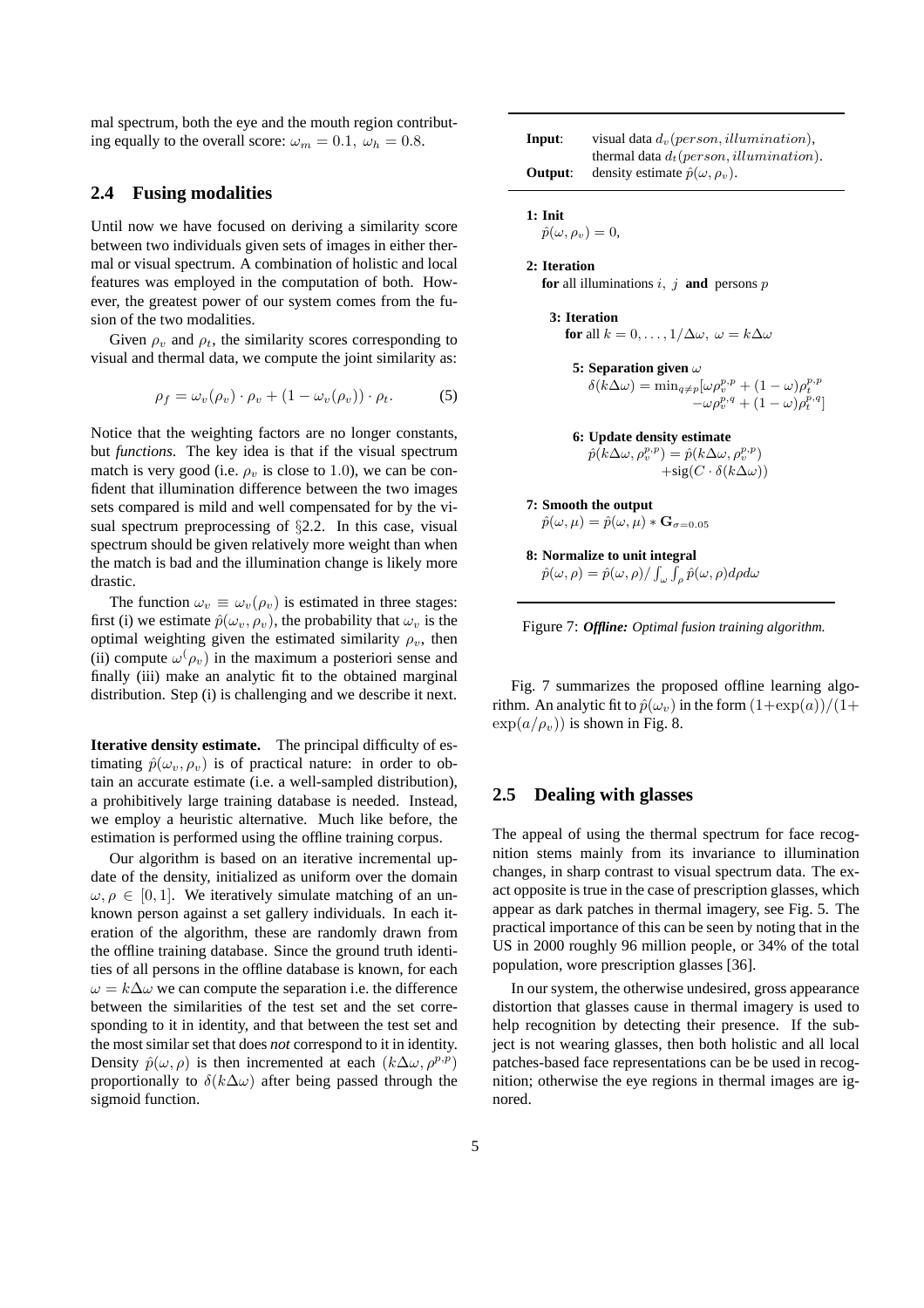

Figure 8: *Modality fusion: The contribution of visual matching, as a function of the similarity of visual imagery. A low similarity score between image sets in the visual domain is indicative of large illumination changes and consequently our algorithm leant that more weight should be placed on the illumination-invariant thermal spectrum.*

**Glasses detection** We detect the presence of glasses by building representations for the left eye region (due to the symmetry of faces, a detector for only one side is needed) with and without glasses, in the thermal spectrum. The foundations of our classifier are laid in §2.1. Appearance variations of the eye region with out without glasses are represented by two 6D linear subspaces, see Fig. 9 for example training data. Patches extracted from a set of thermal imagery of a novel person is then compared with each subspace. The presence of glasses is deduced when the corresponding subspace results in a higher similarity score. We obtain close to flawless performance on our data set (also see §3 for description), as shown in Fig. 10.

The presence of glasses severely limits what can be achieved with thermal imagery, the occlusion heavily affecting both the holistic face appearance as well as that of the eye regions. This is the point at which our method heavily relies on decision fusion with visual data, limiting the contribution of the thermal spectrum to matching using mouth appearance only i.e. setting  $\omega_h = \omega_e = 0.0$  in (4).

## **3 Empirical Evaluation**

We evaluated the described system on the *"Dataset 02: IRIS Thermal/Visible Face Database"* subset of the *Object Tracking and Classification Beyond the Vis-*



Figure 11: *Training sets: Shown are histograms of the number of images per person used to train our algorithm. Depending on the exact head poses assumed by the user we typically obtained 7-8 visual spectrum images and typically a slightly lower number for the thermal spectrum.*

*ible Spectrum (OTCBVS)* database<sup>1</sup>, freely available for download at http://www.cse.ohio-state.edu/ OTCBVS-BENCH/. Briefly, this database contains 29 individuals, 11 roughly matching poses in visual and thermal spectra and large illumination variations (some of these are exemplified in Fig. 1).

Our algorithm was trained using all images in a single illumination in which all 3 salient facial features could be detected. This typically resulted in 7-8 images in the visual and 6-7 in the thermal spectrum, see Fig. 11.

### **3.1 Results**

A summary of the recognition results in shown in Tab. 1. Firstly, note the poor performance achieved using both raw visual as well as raw thermal data. The former is suggestive of challenging illumination changes present in our data set. This is further confirmed by significant improvements gained with both band-pass filtering and the Self-Quotient Image (of respectively 35% and 47%). On the other hand, the reason for low recognition rate of raw thermal imagery is twofold: we have previously argued that the two main limitations of this modality are the inherently low discriminative power and occlusions caused by prescription glasses. The addition of the glasses detection module of §2.5 is of little help at this point - some benefit is gained by steering away from misleadingly good matches between any two people wearing glasses, but it is limited in extent as a very

<sup>&</sup>lt;sup>1</sup>IEEE OTCBVS WS Series Bench; DOE University Research Program in Robotics under grant DOE-DE-FG02-86NE37968; DOD/TACOM/NAC/ARC Program under grant R01-1344-18; FAA/NSSA grant R01-1344-48/49; Office of Naval Research under grant #N000143010022.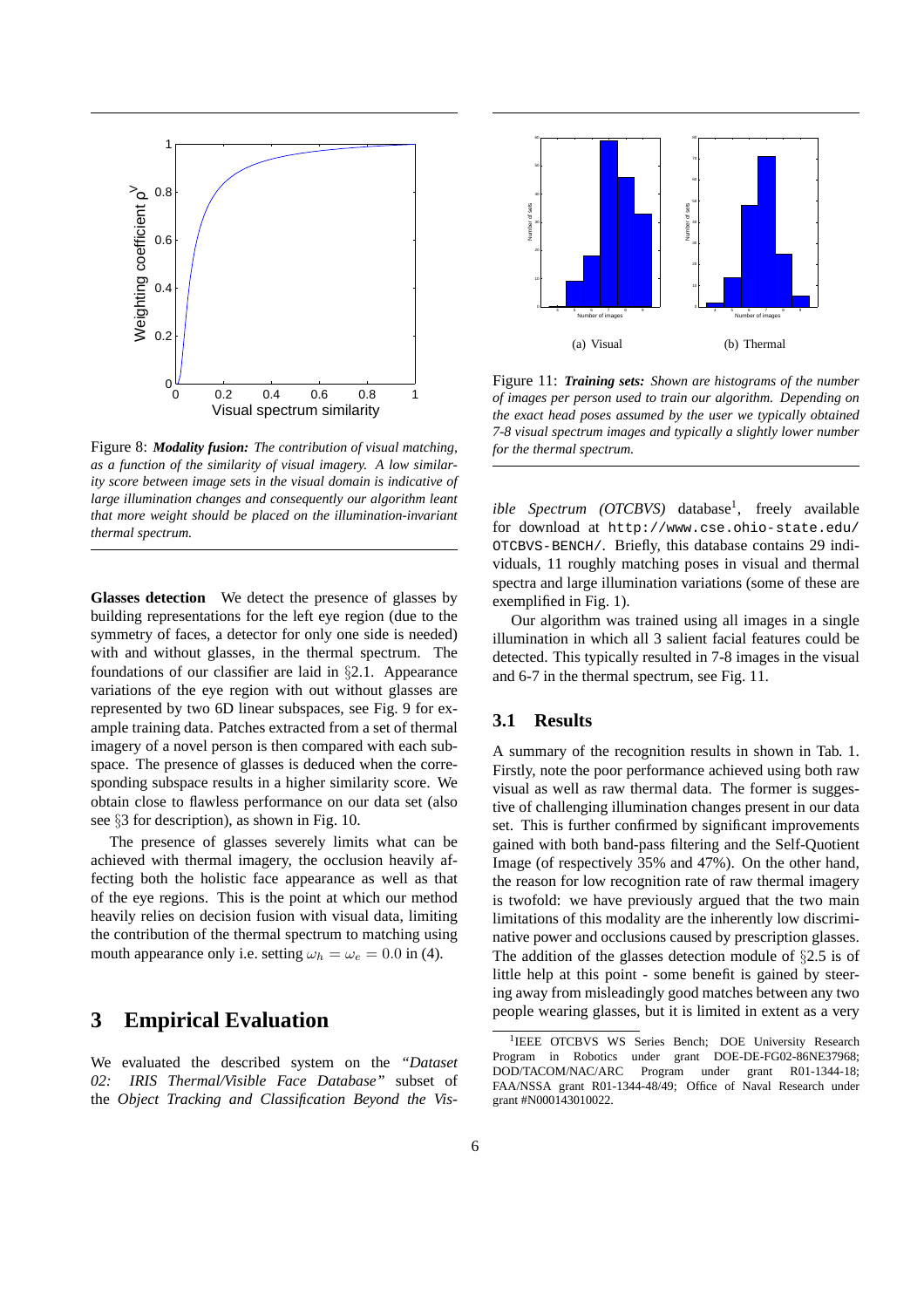

Figure 9: *Appearance models: Shown are examples of glasses-on (top) and glasses-off (bottom) thermal data used to construct the corresponding appearance models for our glasses detector.*





discriminative region of the face is lost. Furthermore, the performance improvement by optimal band-pass filtering in thermal imagery is much more modest than with visual data (35% vs. 8%). Finally, fusion of holistic and local appearance offered a small, yet statistically significant improvement. The real power of our method becomes apparent when the two modalities are fused. In this case the role of the glasses detection module is much more prominent, drastically decreasing the average error rate (from 10% to 3%).

# **4 Conclusion**

In this paper we described a system for personal identification based on a face biometric that uses cues from visual and thermal imagery. The two modalities are shown to complement each other, their fusion providing good illumination invariance and discriminative power between individuals. Prescription glasses, a major difficulty in the thermal spectrum, are reliably detected by our method, restricting the matching to non-affected face regions. Finally, we examined how different preprocessing methods affect recognition in the two spectra, as well as holistic and local

| <b>Representation</b> | Rec.                  |      |
|-----------------------|-----------------------|------|
|                       | Holistic raw data     | 0.58 |
| Visual                | Holistic, band-pass   | 0.78 |
|                       | Holistic, SQI         | 0.85 |
|                       | Mouth+eyes+holistic   | 0.87 |
|                       | data fusion, SQI      |      |
|                       | Holistic raw data     | 0.74 |
|                       | Holistic raw w/       | 0.77 |
| Thermal               | glasses detection     |      |
|                       | Holistic, low-pass    | 0.80 |
|                       | Mouth+eyes+holistic   | 0.82 |
|                       | data fusion, low-pass |      |
| Proposed thermal $+$  | w/o glasses detection | 0.90 |
| visual fusion         | w/ glasses detection  | 0.97 |

Table 1: *Recognition results: Shown is the average rank-*1 *recognition rate using different face representations across all combinations of illuminations.*